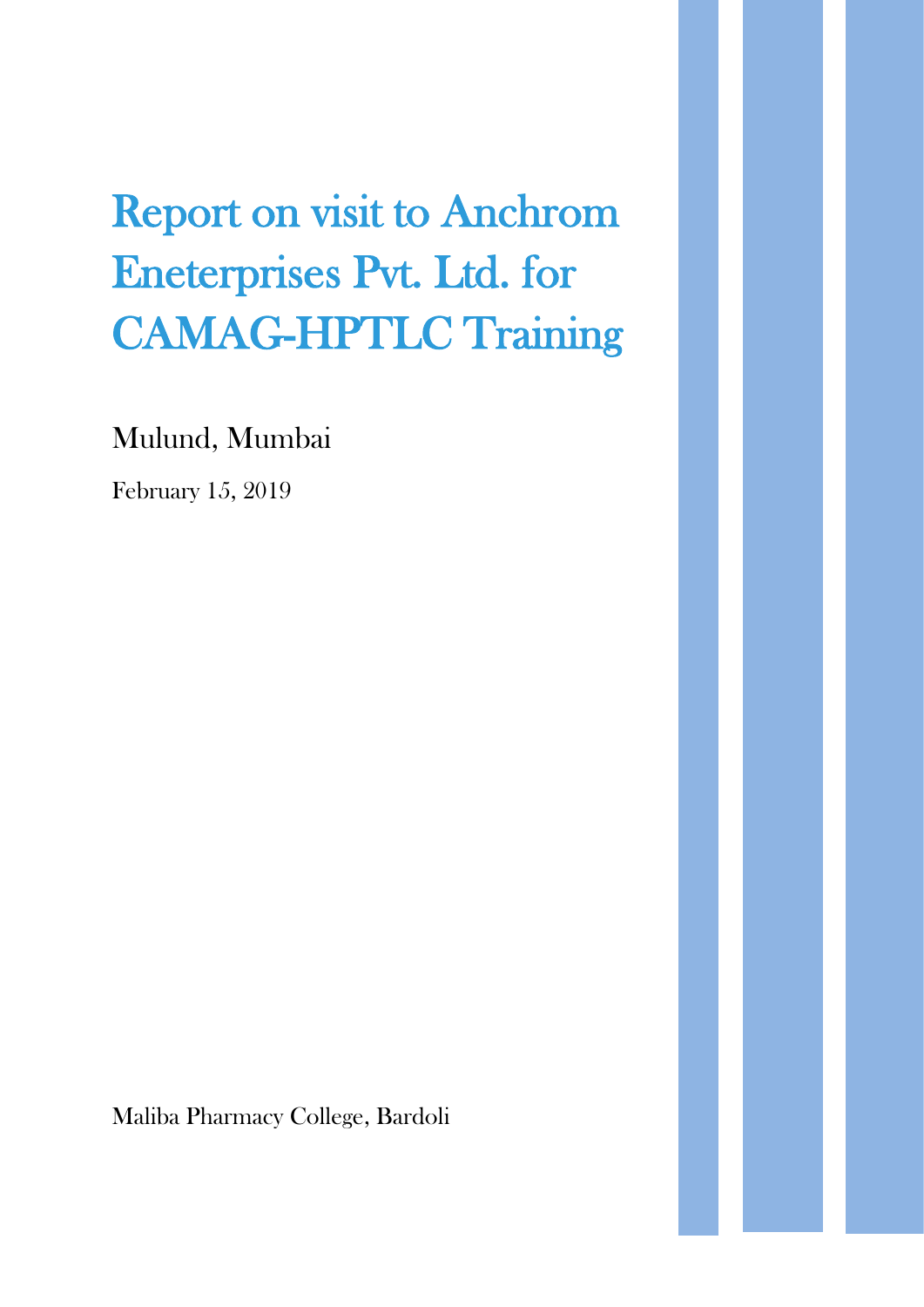| Report on visit to Anchrom Enterprises Pvt. Ltd. for CAMAG-HPTLC Training |  |  |  |
|---------------------------------------------------------------------------|--|--|--|
|                                                                           |  |  |  |

| Date of visit                    | February 15, 2019                                         |  |  |  |  |
|----------------------------------|-----------------------------------------------------------|--|--|--|--|
| Place of training                | Anchrom Enterprises Pvt. Ltd, Mulund, Mumbai - 400081     |  |  |  |  |
| Coordinators from college        | Mr. Praful Dedhiya, Dr. Furgan Maulvi                     |  |  |  |  |
| Approved by                      | Dr. Shailesh A. Shah, Principal                           |  |  |  |  |
| Participating students           | Students<br>from<br>Fourth<br>M.Pharm,<br>Six<br>semester |  |  |  |  |
|                                  | <b>Pharmaceutical Quality Assurance</b>                   |  |  |  |  |
|                                  | Hitika Patel<br>1)                                        |  |  |  |  |
|                                  | Nirav Panchal<br>2)                                       |  |  |  |  |
|                                  | Akshita Shukla<br>3)                                      |  |  |  |  |
|                                  | 4)<br>Rohit singh                                         |  |  |  |  |
|                                  | Ami Patel<br>5)                                           |  |  |  |  |
|                                  | 6)<br>Bhumiraj Vansia                                     |  |  |  |  |
| Accompanying faculty member      | Mr. Praful Dedhiya                                        |  |  |  |  |
| <b>Coordinators from Anchrom</b> | Ms. Reshma Jadhav, Lab Co-ordinator,                      |  |  |  |  |
|                                  | Contact no. 09833830895                                   |  |  |  |  |
|                                  | Mr. Pankaj Tarmale, Application Chemist,                  |  |  |  |  |
|                                  | Contact no. 022 21639928                                  |  |  |  |  |
|                                  | Dr. Saikat Mallick, Assistant Manager (Development),      |  |  |  |  |
|                                  | Contact no. 08291101567                                   |  |  |  |  |

A comprehensive HPTLC training program was organized at Anchrom, Mulund, Mumbai on 15th Feb, 2019. There were six students of M.Pharm, Quality assurance



department with one faculty member Mr. Praful Dedhiya who successfully coordinated the training program. The journey was started at 2:30 AM from Bardoli and reached our destination at 9:45 AM. As we entered to Anchrom we filled a visiting form and then had tea and biscuits. Then we were taken to conference room and introduced to Mr.

Pankaj Tarmale, Application Chemist Anchrom. Whole training program was conducted by him which was divided into two sessions. The first session was presentation on HPTLC and second session was of demonstration.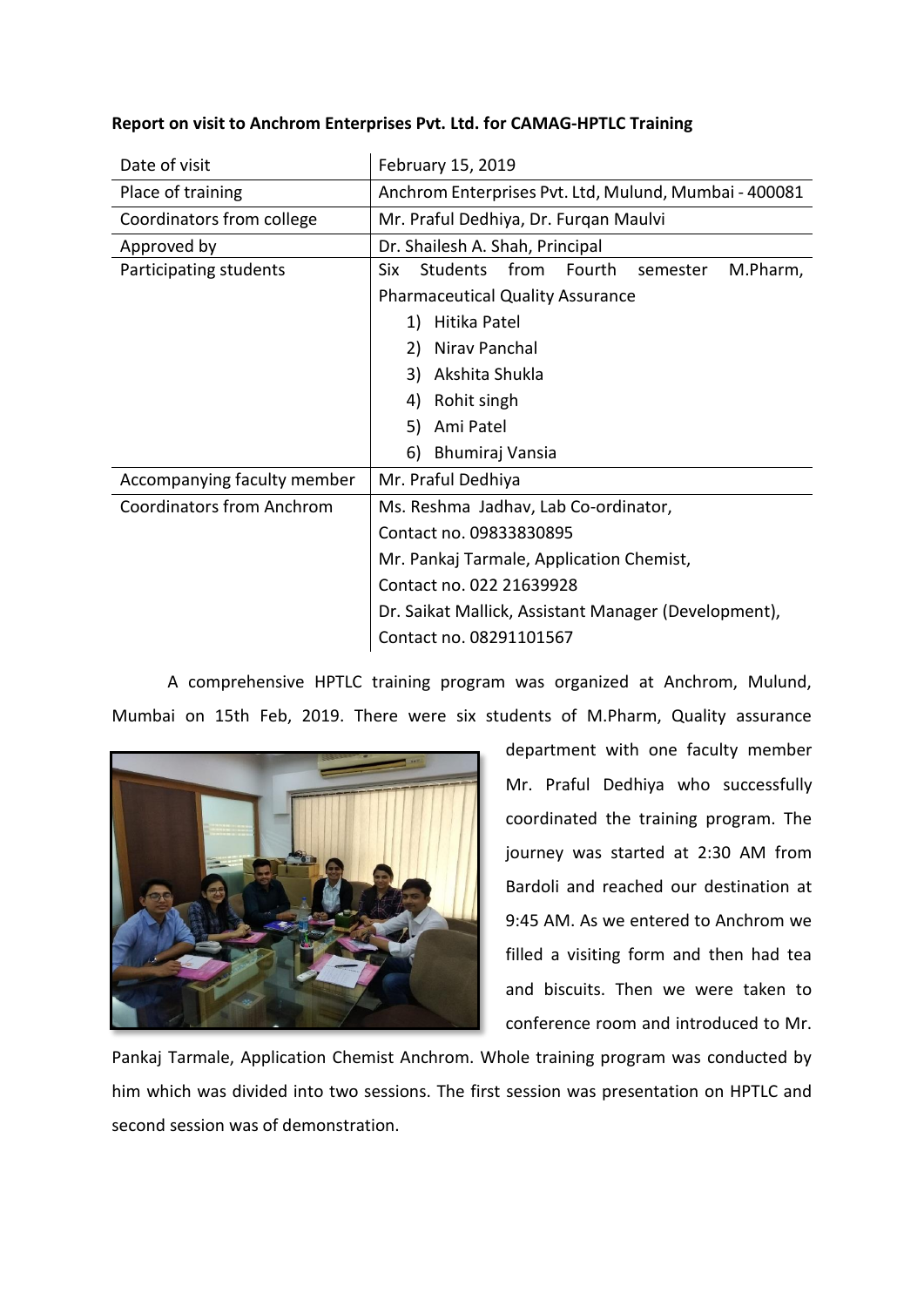

First session was started at 10:15 AM in which a presentation was given on HPTLC covering the basic principle of HPTLC, Introduction to stationary phase and mobile phase, other chromatographic techniques, advantages of HPTLC over other Separation techniques, general steps involved in chromatographic separation in which a detail information was given on techniques like Quantitative (for fingerprinting), In-situ clean up( for fatty materials), Micro preparative isolation, and

Superimpose techniques, then brief information was given on working of different instruments for sample application, development (through AMD, ADC and twin trough chamber), scanning, drying, visualization and two derivatization techniques: dipping and spraying were explained, in case of spraying 2 mL and 4 mL of derivatizing reagent is required for 20×10 mm and 20×20 mm plates respectively and 200 mL





of derivatizing reagent is required in case of dipping technique. We were also briefed about two softwares namely Win Cat and Vision Cat. Few examples are given for separation of herbal samples using derivatizing reagent for visualization. Then few of our queries regarding plate drying and solvent grades to be used were solved and here we ended our first session at 12:30 PM and then we headed for lunch.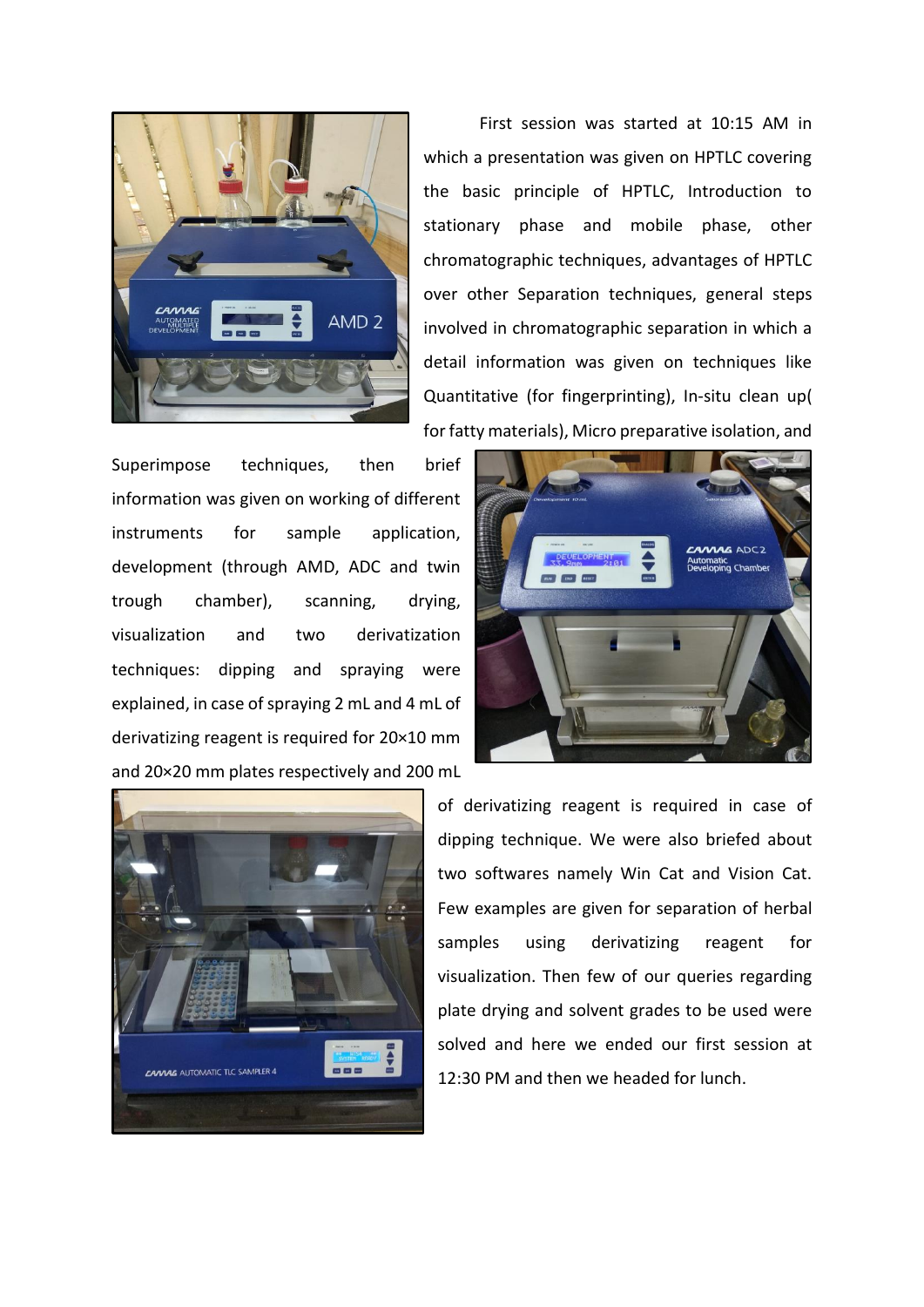The second session (demo session) was started at 1:15 PM. For this session we were taken to Anchrom laboratory area where we have seen different instruments like Camag Linomat 5 sample applicator, Camag TLC visualizer, Camag automatic TLC sampler 4, Camag ADC 2 (Automatic developing chamber), AMD 2 (Automated multiple development), ChemCap clearview ductless flame cabinet with HPTLC plate heater, immersion devise for derivatisation and camag TLC-MS interface. A demo was given for estimation of caffeine in tea



sample by using vision cat software, Linomat 5 sample applicator, twin trough chamber, Plate heater, Camag Visualizer and Camag scanner using Toluene:Acetone (8:2) as a mobile phase.



Another demo was given for the same sample using Automatic TLC sampler 4, and AMD 2 with precoated glass plates. Various statistical and evaluation functions of both the softwares were explained like sample application parameters (application position on X and Y axis, band length etc), scanning parameters (slit width, scanning speed, spectral scanning etc). Another method development case for blue ink was discussed by one of the Anchrom member where he explained

ink extraction from paper which was done by using Ethanol:Water (1:1) and mobile phase used was Butanol:Ethanol:Water (20:4:6). We were also trained for washing of chambers, chamber saturation, and plate drying.

After the demonstration we again gathered in conference room where we filled a feedback form then Mr. Ramesh Naidu and Dr. Saikat Mallick discussed about importance of HPTLC in separation and estimation of different